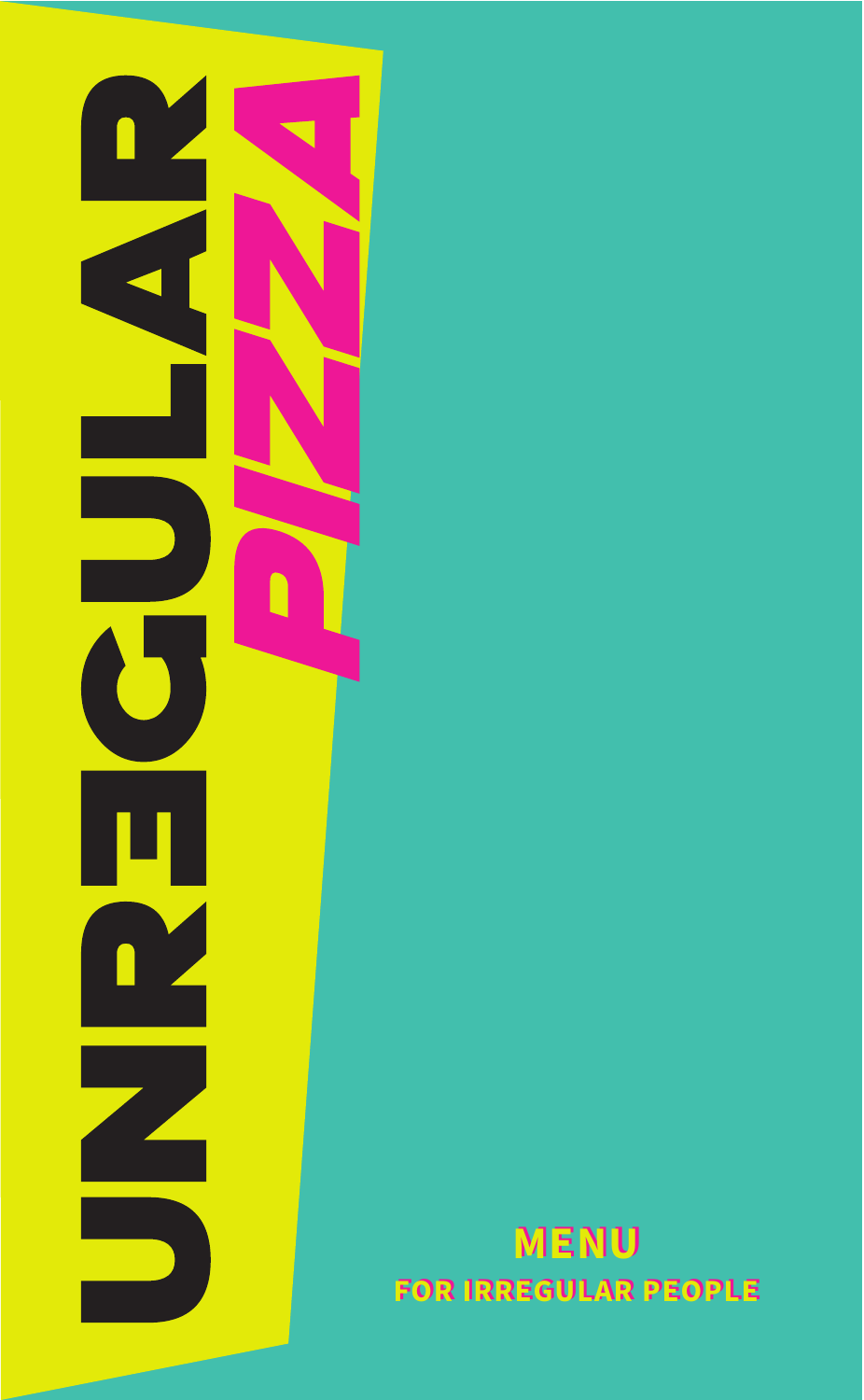

# **BURRAPIZZA**

is)

49

**TRUFFLED MUSHROOMS** (V) 10.5<br>Mixed mushrooms (shimaji, cremini, oyster), mozzarella, truffle oil, whole burrata

#### **CAFONATA**

49

 $10.5$ Tomato sauce, premium pepperoni, spicy honey, 'nduja sauce (spicy pork), whole burrata



## **SANDWICHES**

#### ΕΜΙLΙΔΝΑ

| <b>EMILIANA</b>                                                                 | 12   |
|---------------------------------------------------------------------------------|------|
| Prosciutto di Parma, fresh mozzarella,<br>Parmigiano, arugula, roasted tomatoes |      |
| <b>UNACAPRESE (V)</b>                                                           | 10   |
| Roasted tomatoes, fresh mozzarella,<br>basil pesto (no nuts), arugula           |      |
| <b>CHICKEN PARM</b>                                                             | 12   |
| Fried chicken, fresh mozzarella,<br>tomato sauce, Parmigiano                    |      |
| <b>CHICKEN VODKA</b>                                                            | 12   |
| Fried chicken, fresh mozzarella,<br>vodka sauce, Parmigiano                     |      |
| <b>BUFFALO CHICKEN</b>                                                          | 12   |
| Fried chicken, fresh mozzarella,<br>buffalo sauce, Parmigiano                   |      |
| <b>SAUSAGE + PEPPERS</b>                                                        | 11   |
| Italian sausage, roasted peppers                                                |      |
| <b>MEATBALLS</b>                                                                | 11   |
| Beef and pork meatballs, tomato sauce, Parmigiano                               |      |
| <b>VERTAGE CHICKEN PARM (VG)</b>                                                | 12.5 |

ALL PLANT BASED: Fried chicken, fresh mozzarella, tomato sauce, parmigiano.

| DD ONE BURRATA <b>+ \$3.75</b> |  |
|--------------------------------|--|
| SLUTEN FREE                    |  |

| ADD ONE BURRATA <b>+ \$3.75</b>                                                                                                              |              |                |
|----------------------------------------------------------------------------------------------------------------------------------------------|--------------|----------------|
| <b>GLUTEN FREE</b><br>(INDIVIDUAL 12" ROUND) \$SLICE + \$10                                                                                  | <b>SLICE</b> | PIE<br>(6 SLIC |
| <b>PLAIN CHEESE</b> (V) (ROUND)<br>Mozzarella, tomato sauce                                                                                  | 3.5          | 21             |
| <b>UNMARGHERITA</b> (V) (ROUND)<br>Fresh mozzarella, tomato sauce,<br>Pecorino Romano (24 months), Parmigiano,<br>house garlic olive oil     | 4            | 24             |
| <b>DIAVOLONA</b> (ROUND)<br>Premium pepperoni, fresh mozzarella,<br>tomato sauce, spicy hot honey (optional)                                 | 5            | 28             |
| OMAN STX<br>GUAE                                                                                                                             |              |                |
| <b>GRANDMA PEPPINA (V)</b><br>Tomato sauce, mozzarella, Parmigiano,<br>garlic olive oil                                                      | 5            | 28             |
| <b>CACIO E PEPE <math>(w)</math></b><br>Mozzarella, black pepper, ricotta,<br>Pecorino Romano DOP (24 months)                                | 5            | 28             |
| <b>BUFALONA</b> (v)<br>Cherry tomato confit, bufala mozzarella,<br>basil pesto (no nuts), tomato sauce                                       | 6            | 33             |
| <b>PARMIGIANA PLUS (v)</b><br>Fried eggplants, mozzarella, Parmigiano,<br>ricotta, tomato sauce                                              | 6            | 33             |
| CHICKEN OUT<br>Roasted chicken breast, cherry tomato confit,<br>mozzarella, basil pesto (no nuts)                                            | 6            | 33             |
| <b>VEGGIE FESTA (V)</b><br>Mixed mushrooms (shimaji, cremini, oyster),<br>cherry tomato confit, roasted peppers,<br>mozzarella, tomato sauce | 6            | 33             |
| Bufala Chicken<br>Fried chicken, bufala mozzarella,<br>buffalo sauce, mozzarella                                                             | 6.5          | 35             |
| UNMUSHROOMS (v)<br>Mixed mushrooms (shimaji, cremini, oyster),<br>mozzarella, Pecorino Romano DOP (24 mo.)                                   | 6.5          | 35             |
| MEAT DREAM<br>Beef and pork meatballs, Italian sausage,<br>premium pepperoni, mozzarella, tomato sauce                                       | 7            | 36             |
| VEGAN                                                                                                                                        |              |                |
| <b>VEGAN MARGHERITA (VG)</b><br>Vegan mozzarella, tomato sauce, house<br>garlic olive oil                                                    | 5            | 28             |
| <b>VEGAN MUSHROOMS (VG)</b><br>Vegan mozzarella, mixed mushrooms<br>(cremini, shimaji, oyster), cherry tomato confit                         | 7            | 36             |

(V) = vegetarian, (VG) = vegan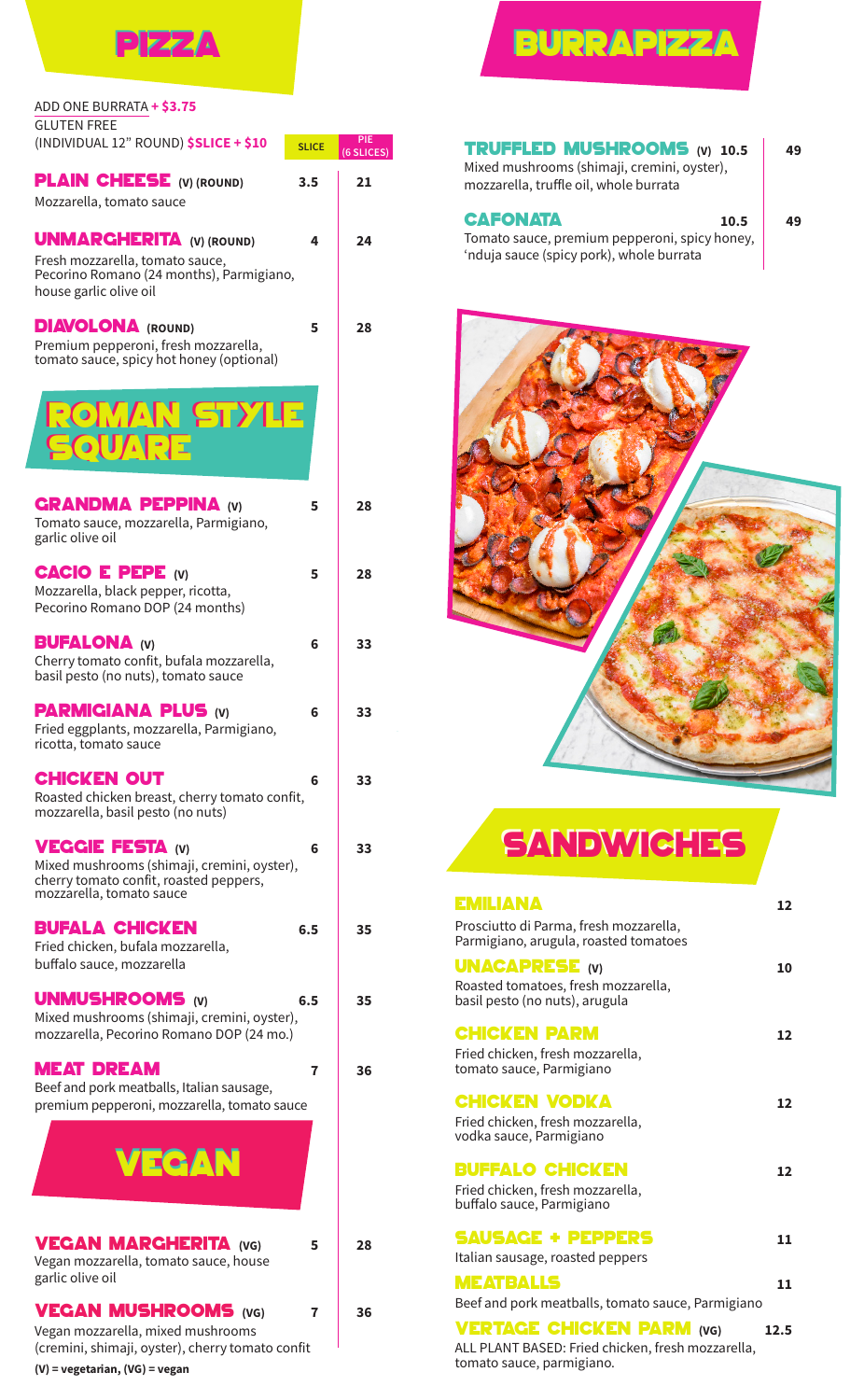## MAIN COURSES

| <b>CHICKEN PARM</b><br>Fried chicken, tomato sauce, fresh mozzarella<br>Parmigiano, roasted broccoli, focaccia     | 14 |
|--------------------------------------------------------------------------------------------------------------------|----|
| <b>CHICKEN VODKA</b><br>Fried chicken, vodka sauce, fresh mozzarella<br>Parmigiano, roasted broccoli, focaccia     | 14 |
| <b>BUFFALO CHICKEN</b><br>Fried chicken, buffalo sauce, fresh mozzarella<br>Parmigiano, roasted broccoli, focaccia | 14 |
| <b>MEATBALLS</b><br>Beef and pork meatballs, tomato sauce, Parmigiano<br>roasted broccoli, focaccia                | 12 |

#### **VEGAN CHICKEN PARM 24**

ALL PLANT BASED: Fried chicken, fresh mozzarella, tomato sauce, parmigiano, roasted broccoli, focaccia



| $\mathcal{L}^{\text{max}}_{\text{max}}$ and $\mathcal{L}^{\text{max}}_{\text{max}}$ and $\mathcal{L}^{\text{max}}_{\text{max}}$<br>$\mathcal{L}^{\text{max}}_{\text{max}}$ and $\mathcal{L}^{\text{max}}_{\text{max}}$ and $\mathcal{L}^{\text{max}}_{\text{max}}$ | $\mathcal{L}(\mathcal{L})$ and $\mathcal{L}(\mathcal{L})$ and $\mathcal{L}(\mathcal{L})$ and $\mathcal{L}(\mathcal{L})$ |
|--------------------------------------------------------------------------------------------------------------------------------------------------------------------------------------------------------------------------------------------------------------------|-------------------------------------------------------------------------------------------------------------------------|

| <b>BURRATA (V)</b><br>Whole burrata                                                                  | 4 |
|------------------------------------------------------------------------------------------------------|---|
| <b>GARLIC SQUARES (VG)</b><br>Garlicky focaccia bites, marinara on the side<br>Make it PARMIGIANA +2 | 6 |
| <b>MEATBALLS</b><br>Homemade beef and pork meatball (2)<br>tomato sauce                              | 7 |
| <b>DAILY VEGGIES (VG)</b><br>Broccoli, eggplants, roasted peppers,<br>cherry tomatoes confit         | 7 |
| <b>ROASTED BROCCOLI (VG)</b><br>Roasted broccoli                                                     | 6 |
| <b>GREEN SALAD (VG)</b><br>Mixed greens, side of balsamic vinegraitte                                | 6 |
| <b>CAPRESE SALAD (V)</b><br>Fresh mozzarella, roasted tomatoes, basil                                | 8 |



#### **CHICKEN** burrabowl 12

Spinach, farro, cherry tomatoes confit, roasted chicken, whole burrata, basil pesto (no nuts)

```
italiana
burrabowl 13
```


Arugula, farro, cherry tomatoes confit, Prosciutto di Parma, whole burrata, Parmigiano, balsamic glaze

## rosticceria

#### arancini <

Sicilian rice ball with saffron. Pecorino Romano DOP (24 mo.), beef ragu, green peas

#### FRIED PASTA CACIO E PEPE 3

Fried spaghetti, Pecorino Romano DOP (24 mo.), black pepper

#### Mini stromboli Pepperoni <

Premium pepperoni, 'nduja sauce, spicy honey, tomato sauce, mozzarella

#### Mini stromboli spinach/artichokes <

Spinach, artichokes, mozzarella

#### **DOLCE**

| <b>RICOTTAMISU</b><br>Homemade with ricotta imported from Sicily, Italy,<br>espresso, savoiardi | 6    |
|-------------------------------------------------------------------------------------------------|------|
| <b>NUTELLA TIRAMISU</b><br>Homemade with real Nutella, espresso, savoiardi.                     | 6    |
| <b>DRINKS</b><br>Homemade seasonal drinks                                                       |      |
| <b>PEACH CINGER</b>                                                                             | 4    |
| <b>APPLE CIDER</b>                                                                              | 4    |
| <b>LEMON BASIL</b>                                                                              | 4    |
| <b>WATER + SODAS</b>                                                                            |      |
| <b>STILL/SPARKLING WATER</b>                                                                    | 2.25 |
| <b>COCA-COLA</b>                                                                                | 1.75 |
| <b>DIET COCA-COLA</b>                                                                           | 1.75 |
| <b>SPRITE</b>                                                                                   | 1.75 |
| <b>S.PELLEGRINO ESSENZA</b>                                                                     | 3    |

(Leomon zest, Blood Orange)